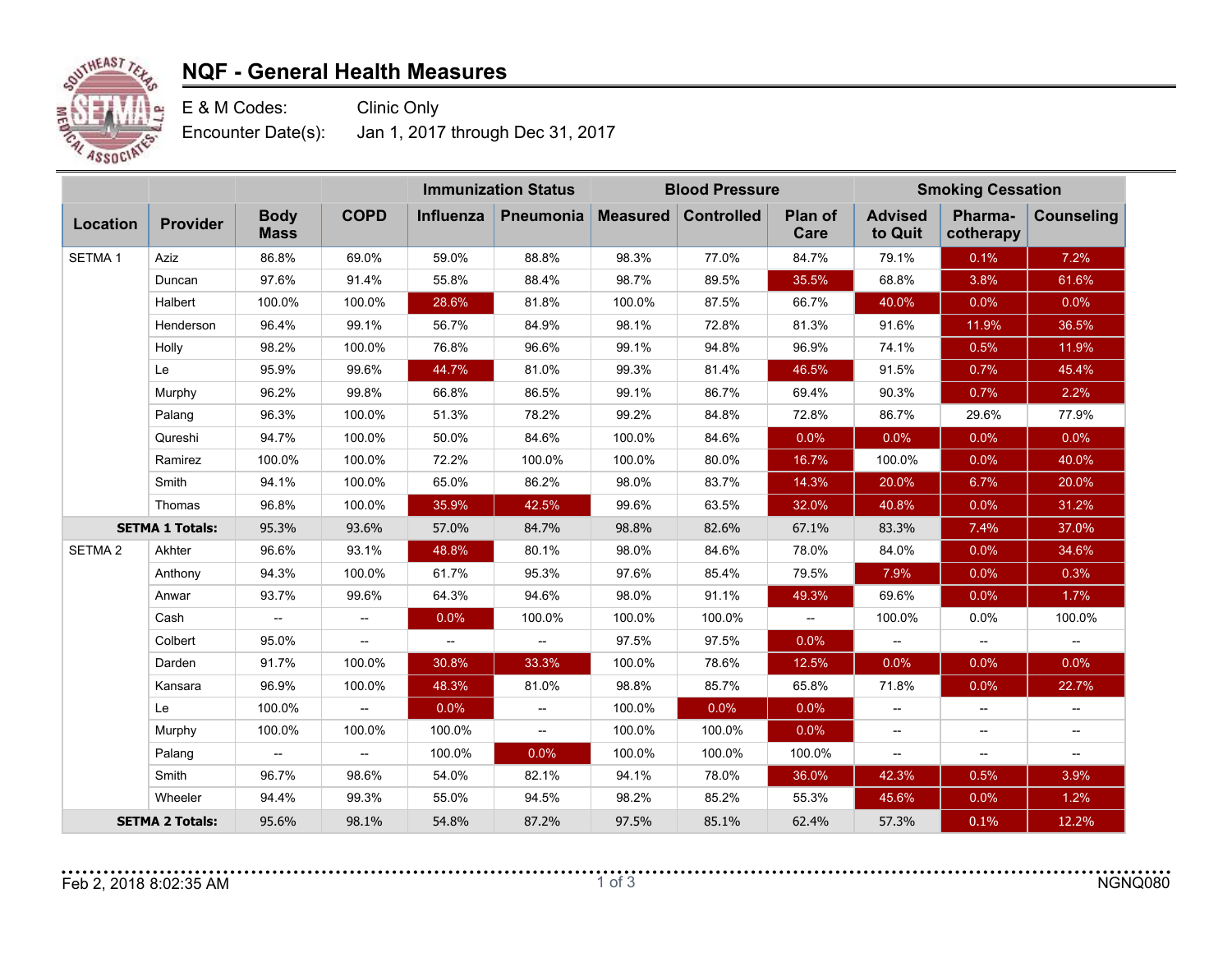

## **NQF - General Health Measures**

E & M Codes: Clinic Only Encounter Date(s): Jan 1, 2017 through Dec 31, 2017

|                                           |           |                            |                                                     | <b>Immunization Status</b> |                          | <b>Blood Pressure</b> |                   |                          | <b>Smoking Cessation</b>                            |                          |                          |
|-------------------------------------------|-----------|----------------------------|-----------------------------------------------------|----------------------------|--------------------------|-----------------------|-------------------|--------------------------|-----------------------------------------------------|--------------------------|--------------------------|
| Location                                  | Provider  | <b>Body</b><br><b>Mass</b> | <b>COPD</b>                                         | Influenza                  | <b>Pneumonia</b>         | <b>Measured</b>       | <b>Controlled</b> | Plan of<br>Care          | <b>Advised</b><br>to Quit                           | Pharma-<br>cotherapy     | <b>Counseling</b>        |
| <b>SETMA</b><br>Lumberton                 | Castro    | 95.8%                      | 100.0%                                              | 40.5%                      | 59.4%                    | 99.1%                 | 91.4%             | 27.7%                    | 80.5%                                               | 1.3%                     | 30.5%                    |
|                                           | Colbert   | 100.0%                     | $\overline{\phantom{a}}$                            | $\overline{\phantom{a}}$   | $\overline{\phantom{a}}$ | 81.2%                 | 81.2%             | 0.0%                     | $\overline{\phantom{a}}$                            | $\overline{\phantom{a}}$ |                          |
|                                           | Feldschau | 100.0%                     | $\hspace{0.05cm} -\hspace{0.05cm} -\hspace{0.05cm}$ | 0.0%                       | $\overline{\phantom{0}}$ | 100.0%                | 100.0%            | $\overline{\phantom{a}}$ | $\hspace{0.05cm} -\hspace{0.05cm} -\hspace{0.05cm}$ | $\overline{\phantom{a}}$ | $\overline{\phantom{a}}$ |
|                                           | Foster    | 98.3%                      | 100.0%                                              | 47.2%                      | 69.1%                    | 99.6%                 | 92.7%             | 50.9%                    | 97.9%                                               | 0.0%                     | 32.8%                    |
|                                           | Halbert   | 100.0%                     | $\overline{\phantom{a}}$                            | 28.6%                      | 50.0%                    | 100.0%                | 66.7%             | 60.0%                    | 100.0%                                              | 0.0%                     | 0.0%                     |
|                                           | Holly     | 96.6%                      | 100.0%                                              | 61.6%                      | 90.4%                    | 99.3%                 | 96.2%             | 93.4%                    | 89.2%                                               | 2.3%                     | 7.5%                     |
|                                           | Horn      | 100.0%                     | 100.0%                                              | 50.0%                      | 80.8%                    | 100.0%                | 93.0%             | 75.0%                    | 100.0%                                              | 0.0%                     | 80.0%                    |
|                                           | Kansara   | 97.1%                      | 100.0%                                              | 33.7%                      | 69.8%                    | 98.7%                 | 89.5%             | 57.8%                    | 79.3%                                               | 0.0%                     | 13.3%                    |
|                                           | Khan      | 97.5%                      | 100.0%                                              | 36.2%                      | 76.5%                    | 99.8%                 | 82.0%             | 51.3%                    | 87.2%                                               | 0.0%                     | 26.6%                    |
|                                           | Palang    | $\hspace{0.05cm} \dashv$   | $\overline{\phantom{a}}$                            | 0.0%                       | 100.0%                   | 100.0%                | 100.0%            | --                       | $\hspace{0.05cm} -\hspace{0.05cm} -\hspace{0.05cm}$ | $- -$                    | $\overline{\phantom{a}}$ |
|                                           | Qureshi   | 96.7%                      | 100.0%                                              | 39.4%                      | 75.0%                    | 97.1%                 | 80.1%             | 37.7%                    | 79.5%                                               | 69.3%                    | 69.3%                    |
|                                           | Ramirez   | 98.2%                      | 100.0%                                              | 37.9%                      | 75.6%                    | 98.2%                 | 87.0%             | 51.2%                    | 90.0%                                               | 0.5%                     | 31.9%                    |
| <b>SETMA Lumberton</b><br><b>Totals:</b>  |           | 97.7%                      | 100.0%                                              | 42.3%                      | 73.6%                    | 98.8%                 | 89.1%             | 52.4%                    | 89.3%                                               | 4.3%                     | 30.5%                    |
| <b>SETMA Mid</b>                          | Castro    | 98.9%                      | 100.0%                                              | 63.0%                      | 66.5%                    | 99.5%                 | 74.5%             | 79.5%                    | 94.4%                                               | 0.0%                     | 37.9%                    |
| County                                    | Feldschau | 99.4%                      | 100.0%                                              | 56.4%                      | 73.7%                    | 99.8%                 | 80.4%             | 80.8%                    | 98.5%                                               | 0.1%                     | 83.6%                    |
|                                           | George    | 98.9%                      | 100.0%                                              | 53.5%                      | 81.5%                    | 99.5%                 | 86.3%             | 77.0%                    | 33.9%                                               | 0.0%                     | 13.8%                    |
|                                           | Le        | 96.9%                      | 100.0%                                              | 50.2%                      | 83.7%                    | 99.2%                 | 79.7%             | 53.8%                    | 92.1%                                               | 0.0%                     | 37.1%                    |
|                                           | Ramirez   | 99.7%                      | 100.0%                                              | 59.8%                      | 66.4%                    | 99.4%                 | 85.5%             | 73.0%                    | 97.2%                                               | 0.0%                     | 51.7%                    |
|                                           | Shepherd  | 99.0%                      | 100.0%                                              | 52.0%                      | 74.2%                    | 99.6%                 | 89.4%             | 82.1%                    | 93.5%                                               | 0.0%                     | 46.1%                    |
|                                           | Thomas    | 97.3%                      | 100.0%                                              | 44.2%                      | 66.1%                    | 99.6%                 | 74.1%             | 50.5%                    | 69.7%                                               | 0.0%                     | 61.9%                    |
| <b>SETMA Mid County</b><br><b>Totals:</b> |           | 98.8%                      | 100.0%                                              | 54.9%                      | 71.8%                    | 99.6%                 | 80.7%             | 73.6%                    | 88.0%                                               | 0.0%                     | 56.1%                    |
| <b>SETMA</b><br>Orange                    | Castro    | 98.7%                      | 97.6%                                               | 54.5%                      | 71.0%                    | 99.8%                 | 73.0%             | 83.8%                    | 86.6%                                               | 0.6%                     | 23.8%                    |
|                                           | Cox       | 96.0%                      | 100.0%                                              | 43.2%                      | 64.7%                    | 99.8%                 | 85.8%             | 64.5%                    | 95.4%                                               | 32.8%                    | 60.7%                    |
|                                           | Green     | 94.4%                      | 100.0%                                              | 47.3%                      | 65.1%                    | 99.5%                 | 76.9%             | 70.5%                    | 97.2%                                               | 58.9%                    | 65.3%                    |
|                                           | Shepherd  | 100.0%                     | 100.0%                                              | 46.1%                      | 83.2%                    | 100.0%                | 90.5%             | 85.6%                    | 88.7%                                               | 0.0%                     | 30.6%                    |